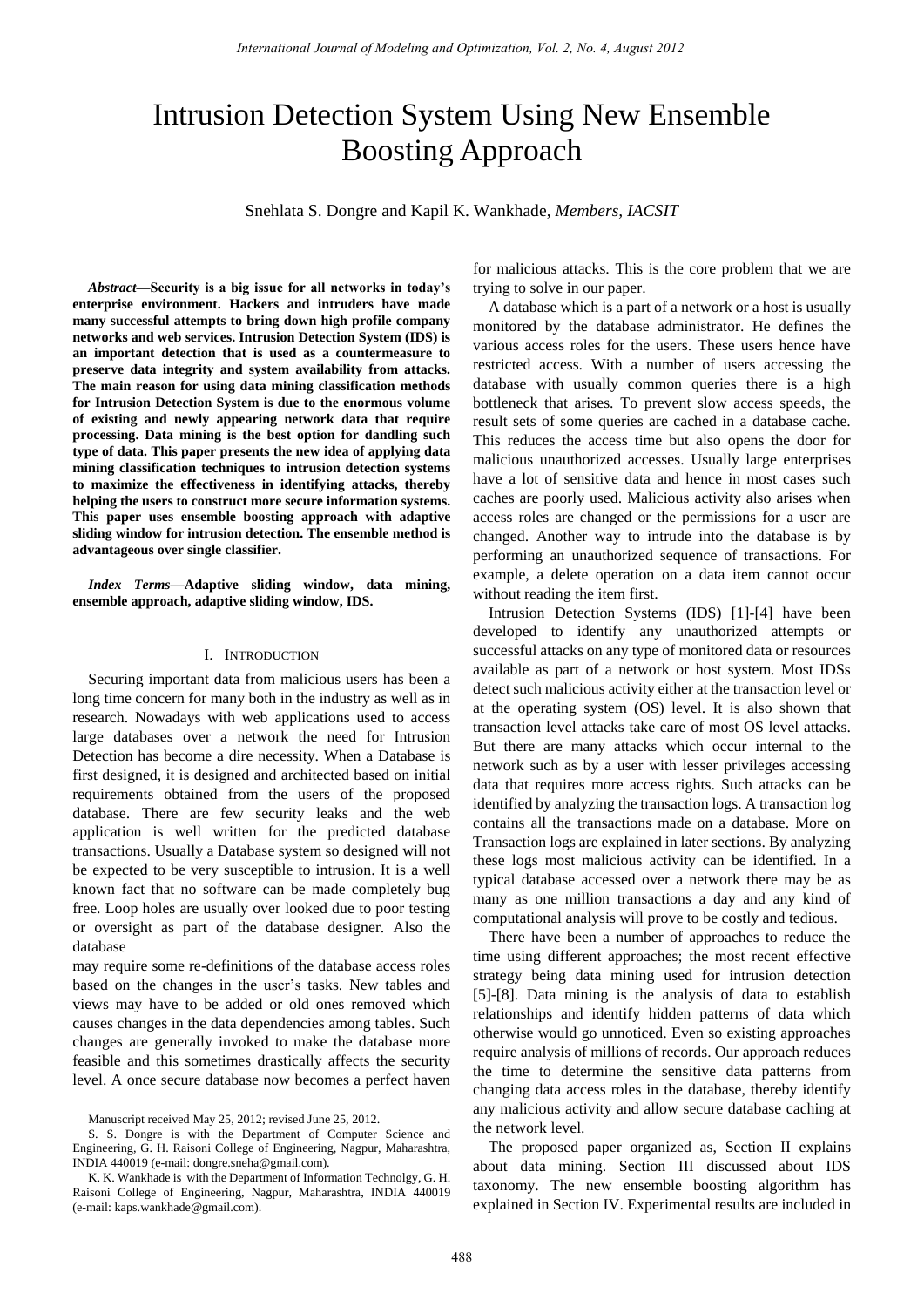Section V with concluding conclusion in Section VI.

#### II. DATA MINING FOR IDS

Data mining is assisting various applications for required data analysis. Recently, data mining is becoming an important component in intrusion detection system. Different data mining approaches like classification, clustering, association rule, and outlier detection are frequently used to analyze network data to gain intrusion related knowledge

Data mining is an analytic process designed to explore data (usually large amounts of data - typically business or market related) in search of consistent patterns and/or systematic relationships between variables, and then to validate the findings by applying the detected patterns to new subsets of data. The ultimate goal of data mining is prediction. Predictive data mining is the most common type of data mining and one that has the most direct business applications. The process of data mining consists of three stages: (1) the initial exploration, (2) model building or pattern identification with validation/verification, and (3) deployment (i.e., the application of the model to new data in order to generate predictions). These steps are explained below

**Step I- Exploration.** This stage usually starts with data preparation which may involve cleaning data, data transformations, selecting subsets of records and - in case of data sets with large numbers of variables ("fields") performing some preliminary feature selection operations to bring the number of variables to a manageable range (depending on the statistical methods which are being considered). Then, depending on the nature of the analytic problem, this first stage of the process of data mining may involve anywhere between a simple choice of straightforward predictors for a regression model, to elaborate exploratory analyses using a wide variety of graphical and statistical methods in order to identify the most relevant variables and determine the complexity and/or the general nature of models that can be taken into account in the next stage.

**Step II- Model building and validation.** This stage involves considering various models and choosing the best one based on their predictive performance. This may sound like a simple operation, but in fact, it sometimes involves a very elaborate process. There are a variety of techniques developed to achieve that goal - many of which are based on so-called "competitive evaluation of models," that is, applying different models to the same data set and then comparing their performance to choose the best. These techniques - which are often considered the core of predictive data mining - include: bagging (voting, averaging), boosting, stackin (stacked generalizations), and meta-learning.

**Step III- Deployment.** That final stage involves using the model selected as best in the previous stage and applying it to new data in order to generate predictions or estimates of the expected outcome.

# III. IDS TAXONOMY

The goal of IDS  $[1]$ , $[2]$ , $[9]$ , $[10]$  is to detect malicious traffic. In order to accomplish this, the IDS monitor all incoming and outgoing traffic. There are several approaches on the implementation of IDS. Among those, two are the most popular: Anomaly detection: This technique is based on the detection of traffic anomalies. The deviation of the monitored traffic from the normal profile is measured. Various different implementations of this technique have been proposed, based on the metrics used for measuring traffic profile deviation. Misuse/Signature detection: This technique looks for patterns and signatures of already known attacks in the network traffic. A constantly updated database is usually used to store the signatures of known attacks. The way this technique deals with intrusion detection resembles the way that anti-virus software operates.

#### IV. BUILDING CLASSIFICATION MODEL

This classification model uses boosting ensemble method with Hoeffding tree as base model and adaptive sliding window.

# *A. Boosting*

Boosting is a machine learning meta-algorithm for performing supervised learning. While boosting is not algorithmically constrained, most boosting algorithms consist of iteratively learning weak classifiers with respect to a distribution and adding them to a final strong classifier. When they are added, they are typically weighted in some way that is usually related to the weak learners' accuracy. After a weak learner is added, the data is reweighted: examples that are misclassified gain weight and examples that are classified correctly lose weight. Boosting focuses on the misclassified tuples, it risks overfitting the resulting composite model to such data. Therefore, sometimes the resulting "boosted" model may be less accurate than a single model derived from the same data. Bagging is less susceptible to model overfitting. While both can significantly improve accuracy in comparison to a single model, boosting tends to achieve greater accuracy. There is reason for the improvement in performance that it generates a hypothesis whose error on training set is small by combining many hypotheses whose error may be large. The effect of boosting has to do with variance reduction. However unlike bagging, boosting may also reduce the bias of the learning algorithm.



Fig. 1. Weak learner algorithm

#### *B. Adaptive Sliding Window*

A window is maintained those keeps the most recent example and from which older examples are dropped according to some set of rules. The contents of the window can be used to detect change, to obtain updated statistics from the recent examples and rebuild the model(s) after data has changed.

ADWIN [11] is a change detector and estimator that solve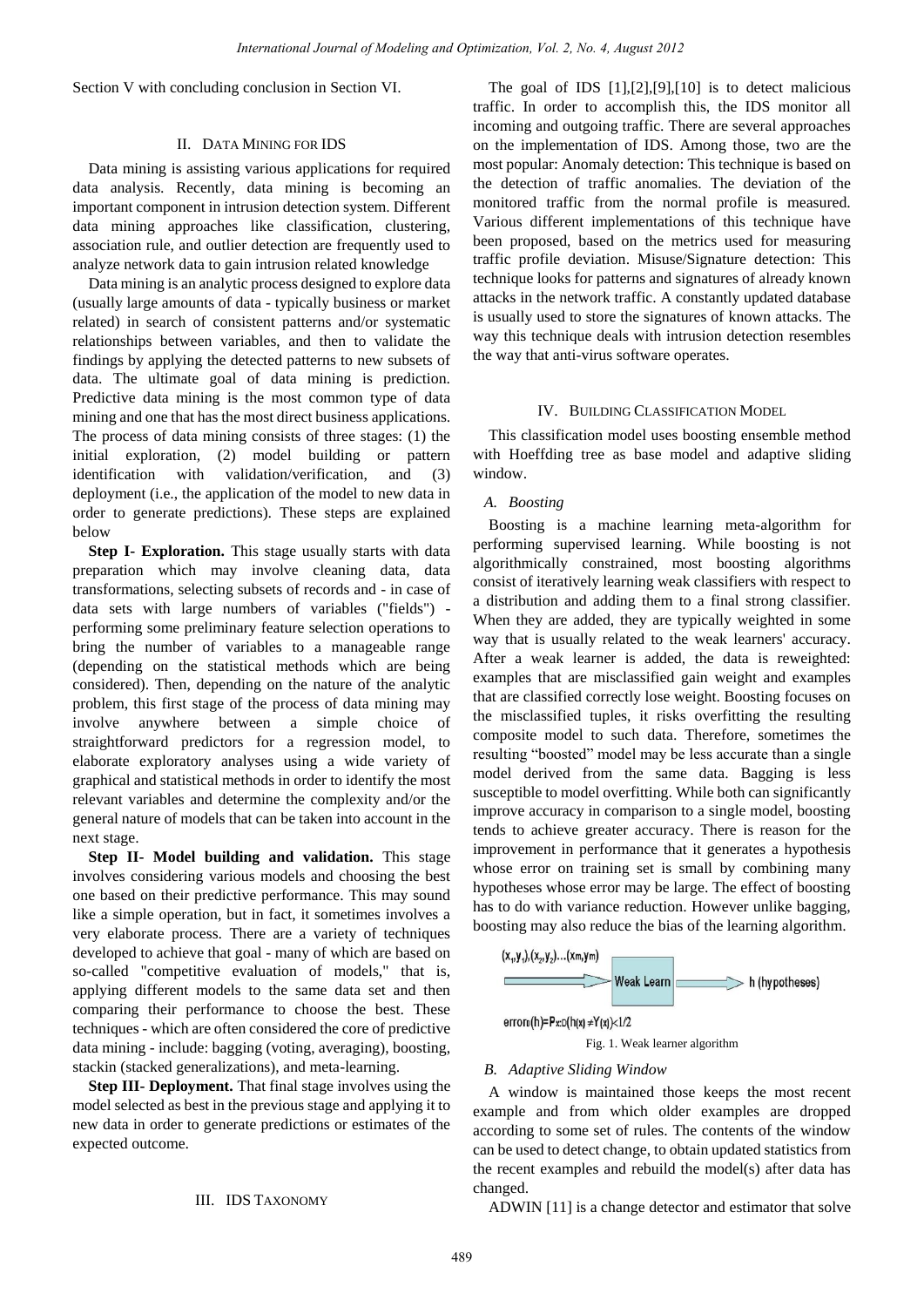in a well-specified way the problem of tracking the average of a stream of bits or real-valued numbers. ADWIN keeps a variable-length window of recently seen items, with the property that the window has the maximal length statistically consistent with the hypothesis "there has been no change in the average value inside the window".

The idea of ADWIN method is simple: whenever two "large enough" subwindows of *W* exhibit "distinct enough" averages, one can conclude that the corresponding expected values are different, and the older portion of the window is dropped. The meaning of "large enough" and "distinct enough" can be made precise again by using the Hoeffding bound. The test eventually boils down to whether the average of the two subwindows is larger than a variable value  $\varepsilon_{\text{cut}}$ computed as follows,

$$
m = \frac{2}{\frac{1}{|W_0|} + \frac{1}{|W_1|}}
$$
(1)

$$
\varepsilon_{\rm cut} = \sqrt{\frac{1}{2m} \ln(4|W|/\delta)}
$$
 (2)

where m is the harmonic mean of  $|W_0|$  and  $|W_1|$ .

The technical result [11] about the performance of ADWIN is :

False positive bound- If  $\mu$ <sub>t</sub> has remained constant within window *W* then the probability that ADWIN shrinks window at most δ.

False negative bound- suppose window *W* divides in to  $W_0W_1$  in which  $W_1$  contains the most recent items and we have  $|\mu_{W0} - \mu_{W1}| > 2\varepsilon_{cut}$ . Then with probability 1-  $\delta$  ADWIN shrinks window *W* to  $W_1$  or shorter.

#### *C. Ensemble Boosting Algorithm*

The proposed ensemble boosting method improves performance by using adaptive sliding window, hoeffding tree. Boosting method is used for improving the performance. In this algorithm ADWIN is parameter and assumption free in the sense that it automatically detects and adapts to the current rate of change. Its only parameter is a confidence bound δ. Window is not maintained explicitly but compressed using a variant of the exponential histogram technique [12]. It keeps the window of length W using only O (log W) memory & O (log W) processing time per item, rather than the O  $(W)$  one expects from a naïve implementation. It is used as *change detector* since it shrinks window if and only if there has been significant change in recent examples, and *estimator* for the current average of the sequence it is reading since, with high probability, older parts of the window with a significantly different average are automatically dropped.

Adaptive and Efficient Classifier Uses Hoeffding Tree as a base learner. Because of this algorithm woks faster and increases performance. With the help of following equation it assigns dynamic weight.

$$
w_k = (1 - err_k) / err_k \tag{3}
$$

where,  $err_k$  is error rate calculated for every window.

Fig. 2 shows algorithm for ensemble boosting algorithm. Change detection is the main feature of our algorithm, which guarantees that the ensemble can adapt promptly to changes. Change detection is conducted at every window. Our ensemble method achieves adaptability by detecting concept change and discarding old classifier when alarm of change raises.

Algorithm: Ensemble Boosting Algorithm

an ensemble set of classifiers ( $C_1$ ,  $C_2$ ,...  $C_m$ ) m <= M Input: D, a set of class labeled training tuples

Base learning algorithm, Hoeffding Tree Output : a composite model

Method:

1. for base model  $i=1$  to m

ADWIN(D)  $\overline{2}$ 

- 3. for every window k
- $\overline{4}$ compute error rate on every window errk,  $\text{err}_{k}$  = misclassified\_examples / total\_examples
- 5. if change detected
- 6. set new sample weight  $w_i = (1 - err_k)/\,err_k$
- 7. else
- 8.  $w_i = 1$
- 9. endif
- $10.$ update weight
- $11.$ learn classifier

12. end for

13. add next classifier C<sub>m+1</sub>, drop C<sub>1</sub>, if m=M

14. end for

Fig. 2. Ensemble Boosting Algorithm.

#### V. EXPERIMENTAL RESULTS

The experiment is carried out using KDDCup'99 Intrusion Detection real time dataset. The 1998 DARPA Intrusion Detection Evaluation Program was prepared and managed by MIT Lincoln Labs. The objective was to survey and evaluate research in intrusion detection. A standard set of data to be audited, which includes a wide variety of intrusions simulated in a military network environment, was provided. A connection is a sequence of TCP packets starting and ending at some well defined times, between which data flows to and from a source IP address to a target IP address under some well defined protocol. Each connection is labeled as either normal, or as an attack, with exactly one specific attack type. Each connection record consists of about 100 bytes.

Attacks fall into four main categories:

- DOS: denial-of-service, e.g. syn flood,
- R2L: unauthorized access from a remote machine, e.g. guessing password,
- U2R: unauthorized access to local superuser (root) privileges, e.g., various ``buffer overflow'' attacks,
- Probing: surveillance and other probing, e.g., port scanning.

#### *A. Confusion Matrix*

One of the methods to evaluate the performance of a classifier is using confusion matrix. A Confusion matrix that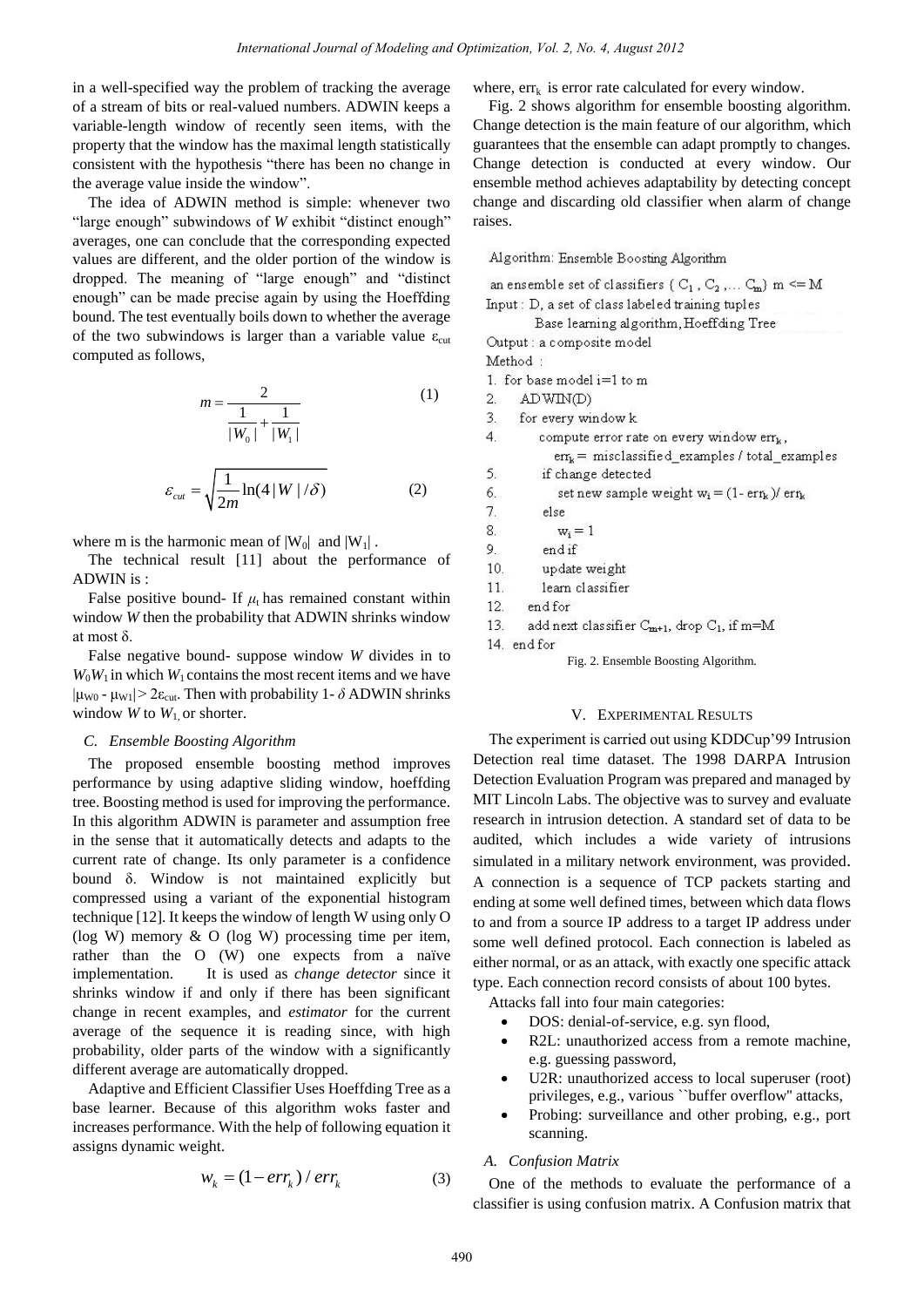summarizes the number of instances predicted correctly or incorrectly by a classification model.

The confusion matrix is more commonly named contingency table which is shown in Table I. For example we have two classes + and - and therefore a  $2\times 2$  confusion matrix, the matrix could be arbitrarily large. The number of correctly classified instances is the sum of diagonals in the matrix; all others are incorrectly classified (class "a" gets misclassified as "b" exactly twice, and class "b" gets misclassified as "a" three times). The following terminology is often used when referring to the counts tabulated in a confusion matrix Table II.

TABLE I: CONFUSION MATRIX

|                     | <b>Predicted Class</b> |  |
|---------------------|------------------------|--|
|                     |                        |  |
| <b>Actual Class</b> | TP                     |  |
|                     |                        |  |

- True Positive (TP) [13]: The True Positive means that the number of positive examples correctly detected by the classification model.
- True Negative (TN) [13]: The True Negative means that the number of negative examples correctly detected by the classification model.
- False Negative (FN) [13]: The False Negative means that the number of positive examples incorrectly detected as negative by the classification model.
- False Positive (FP) [13]: The False Positive means that the number of negative examples incorrectly detected as positives by the classification model.

The confusion matrix of proposed method is tabulated in Table II. The Ensemble Boosting algorithm has compared with The KDDCup'99 Winner, eClass0 [14], eClass1 [14], kNN, C4.5, Na we Bayes in terms of accuracy is as shown in Table III.

# *B. Recall and Precision*

The Recall and Precision are two widely used metrics employed in applications where successful detection of one of the classes is considered more significant than detection of the other classes. A formal definition of these metrics is given below in equations 4 and 5. The Recall and Precision curve of proposed Ensemble Boosting Algorithm is as shown in Fig. 3.

$$
Precision = TP / (TP + FP)
$$
 (4)

$$
Recall = TP / (TP + FN)
$$
 (5)

TABLE II: CONFUSION MATRIX OF ENSEMBLE BOOSTING ALGORITHM

|                  | Normal | <b>DOS</b> | U2R   | R2L   | Probe | Total  | Accuracy |
|------------------|--------|------------|-------|-------|-------|--------|----------|
| Normal           | 96831  | 133        |       | 195   | 90    | 97257  | 99.56    |
| <b>DOS</b>       | 285    | 391092     |       |       | 38    | 391423 | 99.91    |
| U <sub>2</sub> R | 26     |            | 11    |       |       | 50     | 22       |
| R <sub>2L</sub>  | 19     |            |       | 1016  |       | 1041   | 97.6     |
| Probe            | 245    |            |       |       | 3825  | 4083   | 93.68    |
| Total            | 97406  | 391238     | 23    | 1226  | 3961  |        |          |
| Accuracy         | 99.41  | 99.96      | 47.82 | 82.87 | 96.67 |        |          |

TABLE III: COMPARISON IN TERMS OF ACCURACY

|                                | Normal | DOS   | U2R   | R2L   | Probe |
|--------------------------------|--------|-------|-------|-------|-------|
| The KDDCup'99                  | 99.5   | 97.1  | 13.2  | 8.4   | 83.3  |
| eClass0                        | 95.66  | 92.49 | 20.16 | 5.72  | 76.31 |
| eClass1                        | 99.14  | 96.53 | 11.84 | 9.23  | 63.13 |
| kNN                            | 99.6   | 97.3  | 35    | 0.6   | 75    |
| C4.5                           | 97.89  | 97.08 | 14.47 | 1.21  | 93.52 |
| Naïve Bayes                    | 94.51  | 97.19 | 26.92 | 73.44 | 90.33 |
| Ensemble Boosting<br>Algorithm | 99.56  | 99.91 | 21.15 | 90.23 | 93.13 |



Fig. 3. ROC curve of ensemble boosting algorithm.

### VI. CONCLUSION

This paper has presented a new data-mining based approach to deal with intrusion detection. The performance of our boosting ensemble with adaptive sliding window approach on the KDDCup'99 benchmark intrusion detection dataset achieved balanced detection rates for five classes. The experimental results show that the proposed ensemble method outperformed the compared algorithms. On the basis of above results, it is concluded that data mining is one of the best solution for intrusion detection.

#### **REFERENCES**

- [1] D. E. Denning, "An intrusion detection model," *IEEE Transactions on Software Engineering, SE-13*, pp. 222-232, 1987.
- [2] B. Mukherjee, L. T. Heberlein, and K. N. Levitt, "Network Intrusion Detection," *IEEE Network*, vol. 8, no. 3, pp 26-41, June 1994.
- [3] M. Rowton, "Introduction to network security intrusion detection," December 2005.
- [4] R. Bane and N. Shivsharan, "Network intrusion detection system (NIDS)," in *Proc. of First International Conference on Emerging Trends in Engineering and Technology,* 2008, pp. 1272-1277.
- [5] W. Lee, S. J. Stolfo, and K. W. Mok, "Data mining approaches for intrusion detection," in *Proceedings of the 7th USENIX Security Symposium,* 1998.
- [6] S. T. Brugger, "Data mining methods for network intrusion detection," pp. 1-65, 2004.
- [7] Z. Yu, J. Chen, and T. Q. Zhu, "A novel adaptive intrusion detection system based on data mining," in *Proc. of International Conference on Machine Learning and Cybernetics*, vol. 1, no. 9, 2005, pp. 2390-2395.
- [8] M. Panda and M. Patra, "Ensemble rule based classifiers for detecting network intrusions," pp. 19-22, 2009.
- [9] V. Barnett and T. Lewis, *Outliers in statistical data*, John Wiley and Sons, NY, 1994.
- [10] C. C. Aggrawal and P. Yu, "Outlier detection for high dimensional data," in *Proceedings of the ACM SIGMOD Conference*, vol. 30, no. 2, 2001, pp 61-72.
- [11] A. Bifet and R. Gavalda, "Learning from time changing data with adaptive windowing," in *SIAM International Conference on Data Mining*, 2007, pp 443-449.